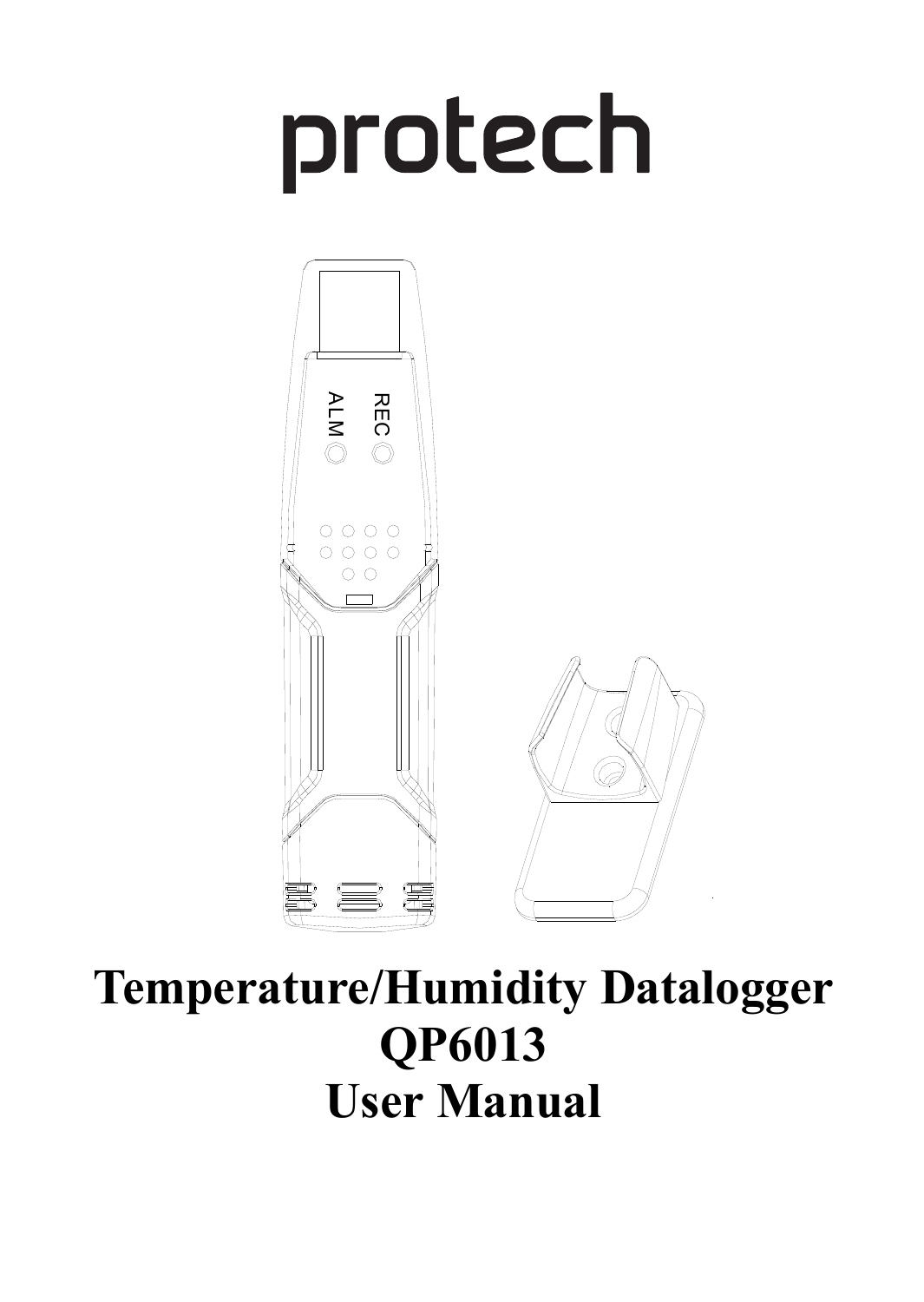### **FEATURES**

- l **Memory for 32,000 readings (16000 temperature and 16,000 humidity readings)**
- l **Dew point indication**
- **Status Indication**
- l **USB Interface**
- l **User-Selectable Alarm**
- **•** Analysis software
- l **Multi-mode to start logging**
- $\bullet$  Long battery life
- l **Selectable measuring cycle: 2s, 5s, 10s, 30s, 1m, 5m, 10m, 30m, 1hr, 2hr, 3hr, 6hr, 12hr, 24hr**

# **DISCRIPTION**

- **1. Protective cover**
- **2. USB connector to PC port**
- **3. Start button**
- **4. RH and Temperature sensors**
- **5. Alarm LED(red/yellow)**
- **6. Record LED(green)**
- **7. Mounting clip**

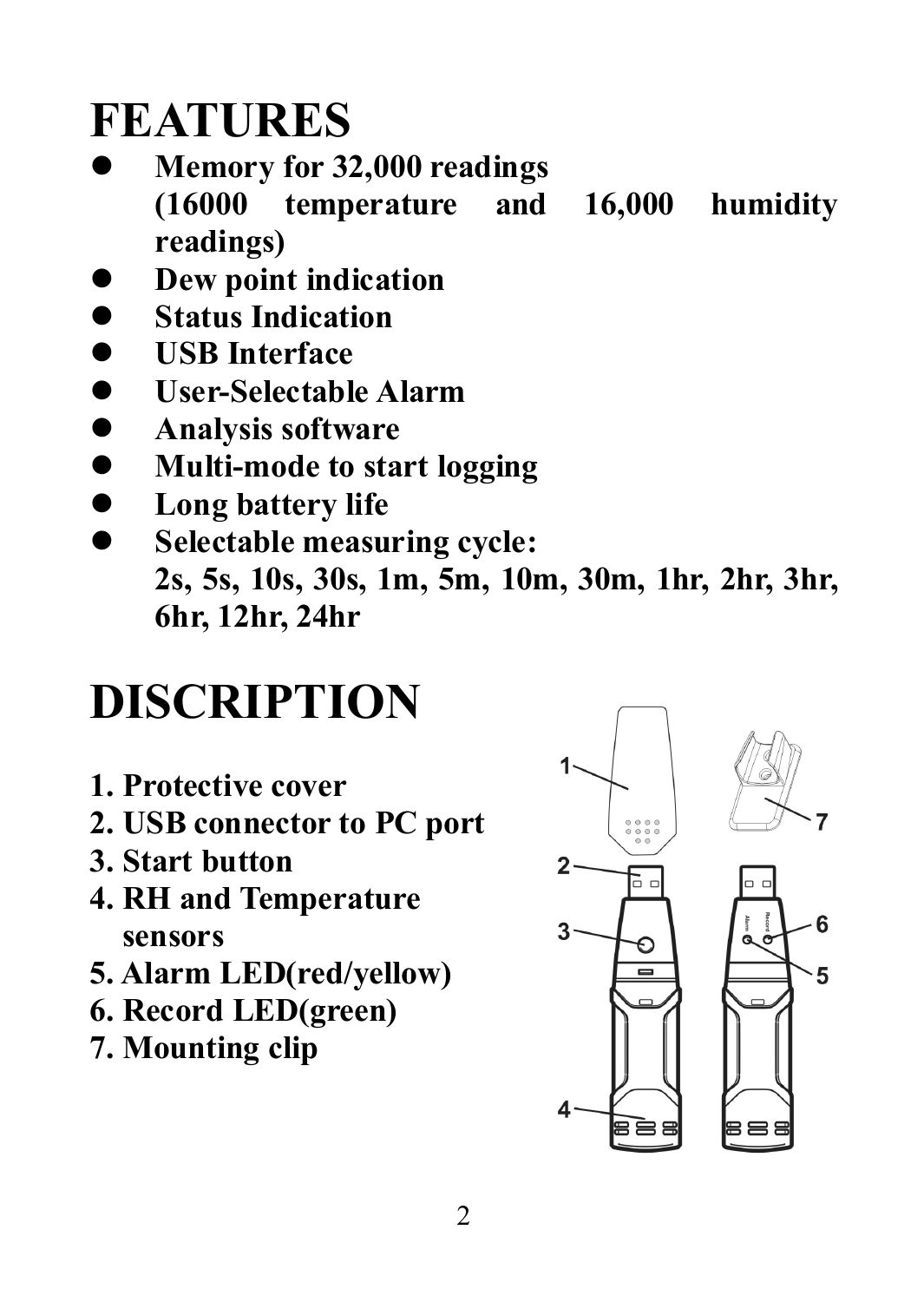# **LED STATUS GUIDE**



## **LED STATUS GUIDE**

| <b>LEDs</b> |            | <b>Indication</b>                                                   | <b>Action</b>                                                       |
|-------------|------------|---------------------------------------------------------------------|---------------------------------------------------------------------|
| <b>REC</b>  | <b>ALM</b> | <b>Both LED lights OFF</b><br>Logging<br>not<br>active<br>0r<br>Low | <b>Start logging</b><br>Replace battery<br>and download<br>the data |
| <b>REC</b>  | <b>ALM</b> | <b>Battery</b><br>One green flash<br>every 10 sec. *                | To start, hold the                                                  |
|             |            | Logging,<br>no<br>alarm condition**<br>double<br>Green              | start button until<br>Green<br>and<br><b>Yellow LED flash</b>       |
|             |            | flash every 10 sec. *<br><b>Delaved start</b>                       |                                                                     |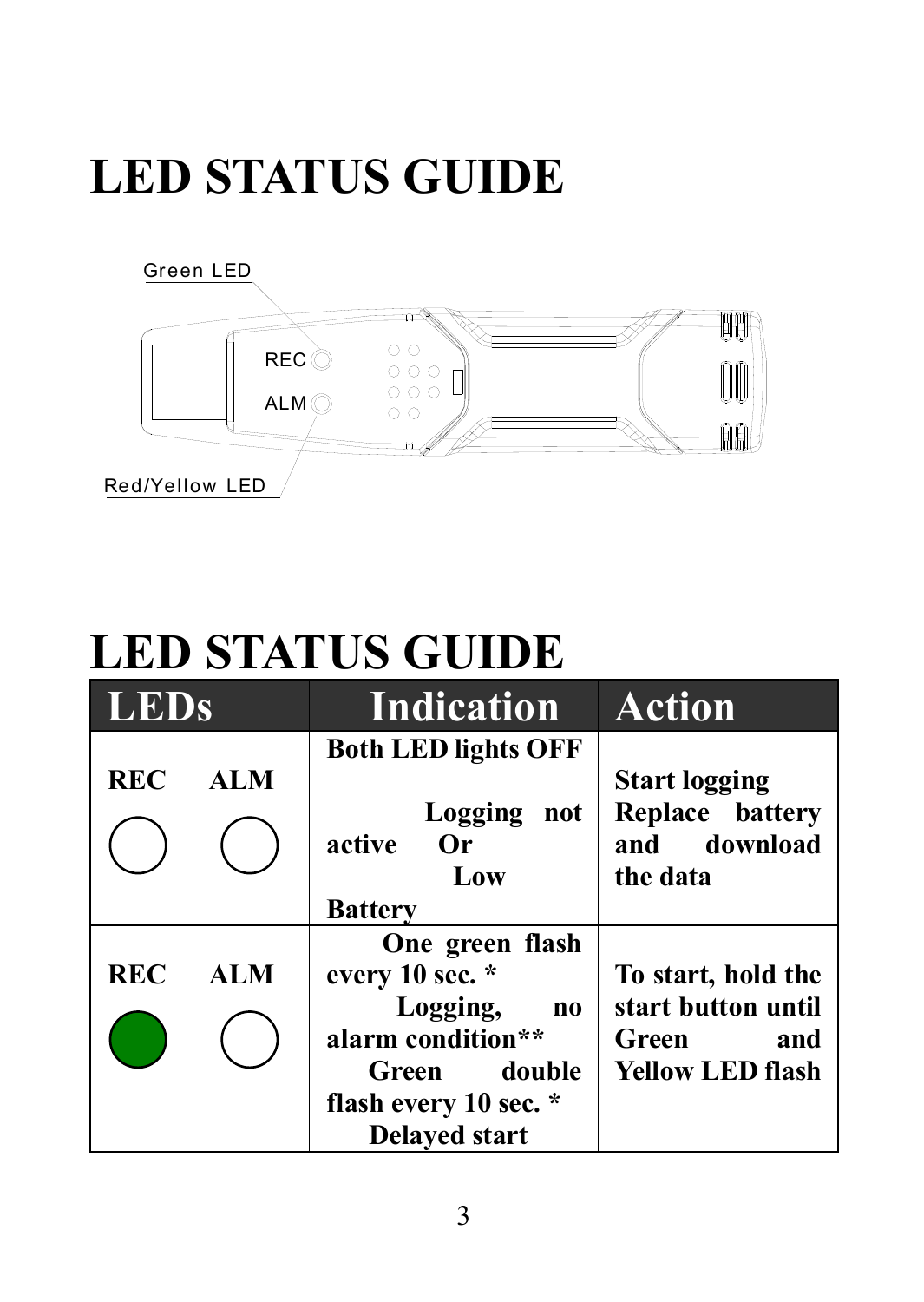| <b>REC</b> | <b>ALM</b> | Red single flash<br>every 10 sec. *<br>-Logging,<br>low<br>alarm for RH***<br>Red double flash<br>every 10 sec. *<br>-Logging, high<br>alarm for RH*** | logging, it will<br>stop<br>automatically.<br>No data will be<br>lost. Replace<br>battery<br>and<br>download data |
|------------|------------|--------------------------------------------------------------------------------------------------------------------------------------------------------|-------------------------------------------------------------------------------------------------------------------|
|            |            | Red single flash                                                                                                                                       |                                                                                                                   |
|            |            | every 60 sec.<br>Low                                                                                                                                   |                                                                                                                   |
|            |            | Battery****                                                                                                                                            |                                                                                                                   |
| <b>REC</b> | <b>ALM</b> | <b>Yellow single flash</b><br>every 10 sec. *<br>-Logging, low alarm<br>for TEMP***                                                                    |                                                                                                                   |
|            |            | Yellow double flash<br>every 10 sec. *<br>-Logging,<br>high<br>alarm for TEMP***                                                                       | Download data                                                                                                     |
|            |            | Yellow single flash<br>every 60 sec.<br>Logger<br>memory full                                                                                          |                                                                                                                   |

- \* To save power, the logger's LED flashing-cycle can be changed to 20s or 30s via the supplied software.
- \*\* To save power, alarm LEDs for temperature and humidity can be disabled via the supplied software.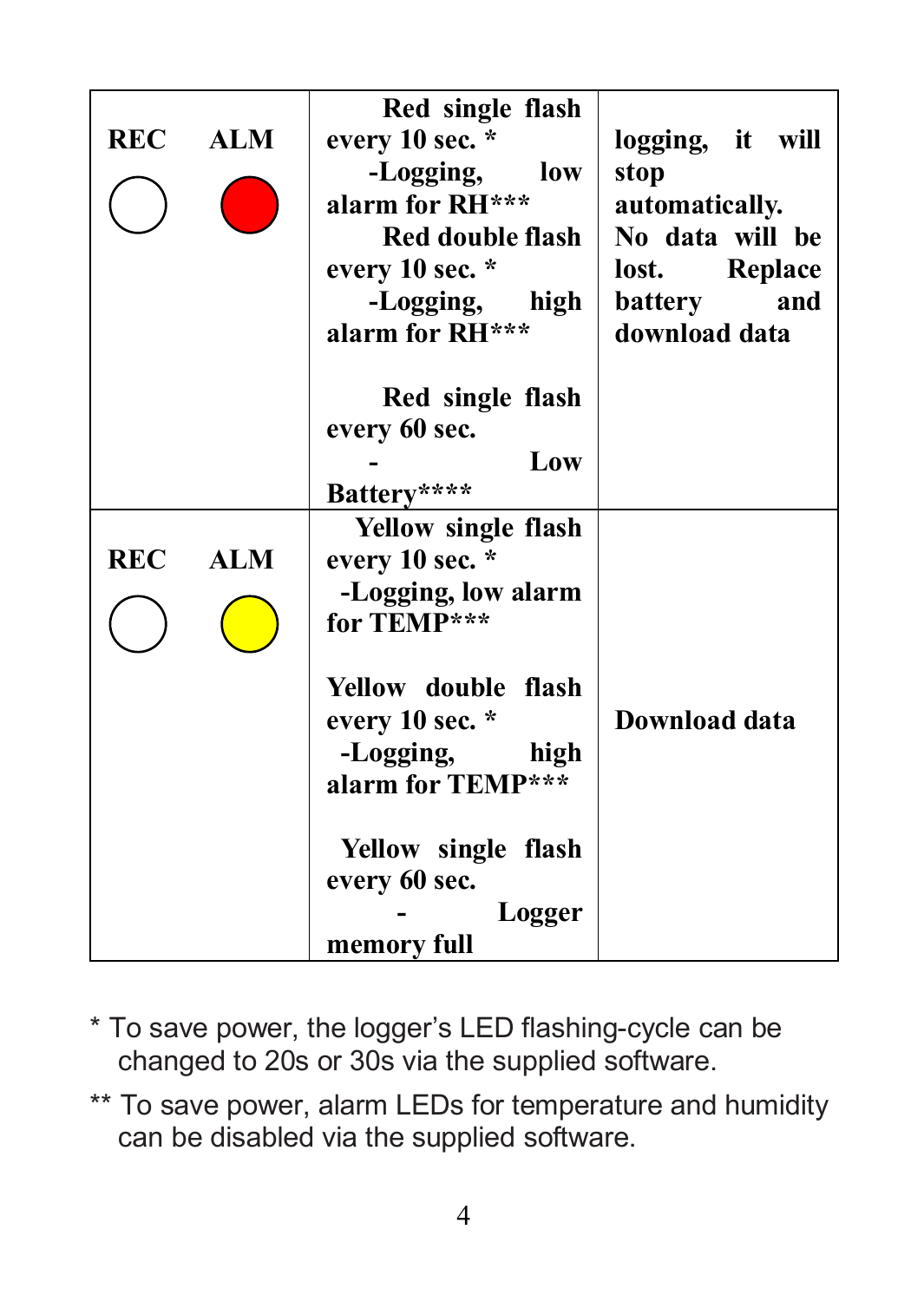- \*\*\*When both temperature and relative humidity readings exceed alarm level synchronously, LED status indication alternate every cycle. For example: If there is only one alarm, the REC LED blinks for one cycle and alarm LED will blink for next cycle. If there are two alarms, REC LED will not blink. First alarm will blink for first cycle and the next alarm will blink for next cycle.
- \*\*\*\*When the battery is low, all operations will be disabled automatically. NOTE: Logging automatically stops when the battery weakens (logged data will be retained). The supplied software is required to restart logging and to download logged data.

\*\*\*\*\* To use the delay function. Run the datalogger Graph software, click on the computer icon on the menu bar (2nd from left) or select LOGGER SET from the LINK pull-down menu. The Setup window will appear, and you will see there are two options: Manual and Instant. If you select the Manual option, after you click the Setup button, the logger won't start logging immediately until you press the yellow button in logger's housing.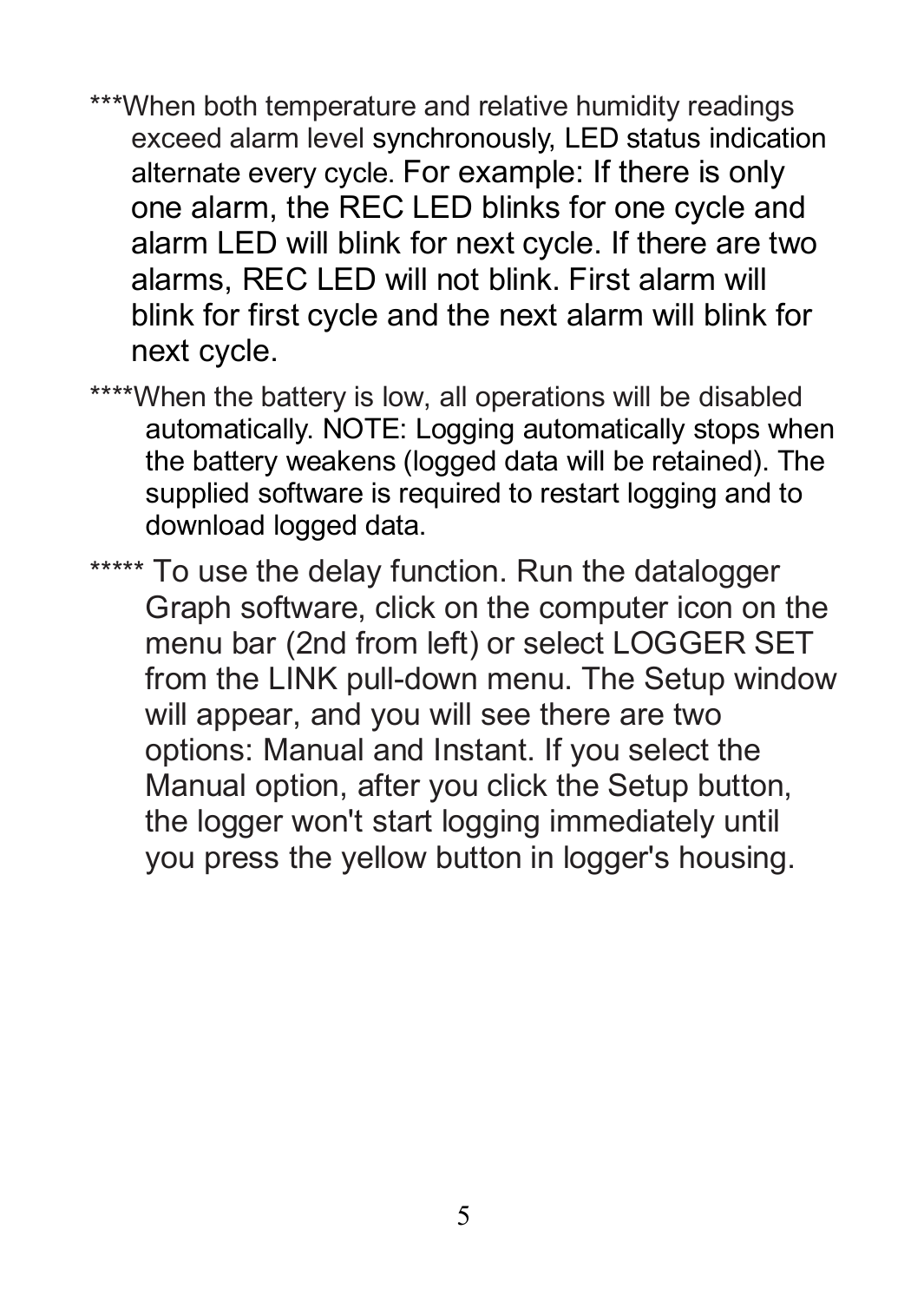### **SPECIFICATIONS**

| Relative                    | Overall<br>Range                                                 | 0 to 100%                                               |
|-----------------------------|------------------------------------------------------------------|---------------------------------------------------------|
| Humidity                    | Accuracy (0 to 20 and<br>80 to 100%)                             | ± 5.0%                                                  |
|                             | Accuracy (20 to 40<br>and 60 to 80%)                             | ±3.5%                                                   |
|                             | Accuracy $(40 \text{ to } 60\%)$                                 | $+3.0\%$                                                |
| Temperature                 | Overall Range                                                    | -40<br>to<br>70℃ (-40<br>to $158^{\circ}$ F)            |
|                             | Accuracy $(-40 \text{ to } -10$<br>and $+40$ to $+70^{\circ}$ C) | $±2^{\circ}C$                                           |
|                             | Accuracy(-10<br>to<br>$+40^{\circ}$ C)                           | $\pm 1^{\circ}C$                                        |
|                             | Accuracy $(-40 \text{ to } +14)$<br>and 104 to 158°F)            | $\pm 3.6^{\circ}$ F                                     |
|                             | Accuracy $(+14$ to $+104$<br>$\mathcal{F}$ )                     | ±1.8°F                                                  |
| point<br>Dew<br>Temperature | Overall Range                                                    | -40<br>$\mathsf{to}$<br>70℃ (-40<br>to $158^{\circ}$ F) |
|                             | Accuracy $(25^{\circ}\text{C}, 40^{\circ}\text{to})$<br>100%RH)  | $\pm$ 2.0 °C<br>$(\pm 4.0^{\circ}F)$                    |
| Logging rate                | Selectable sampling interval: From<br>2 seconds up to 24 hours   |                                                         |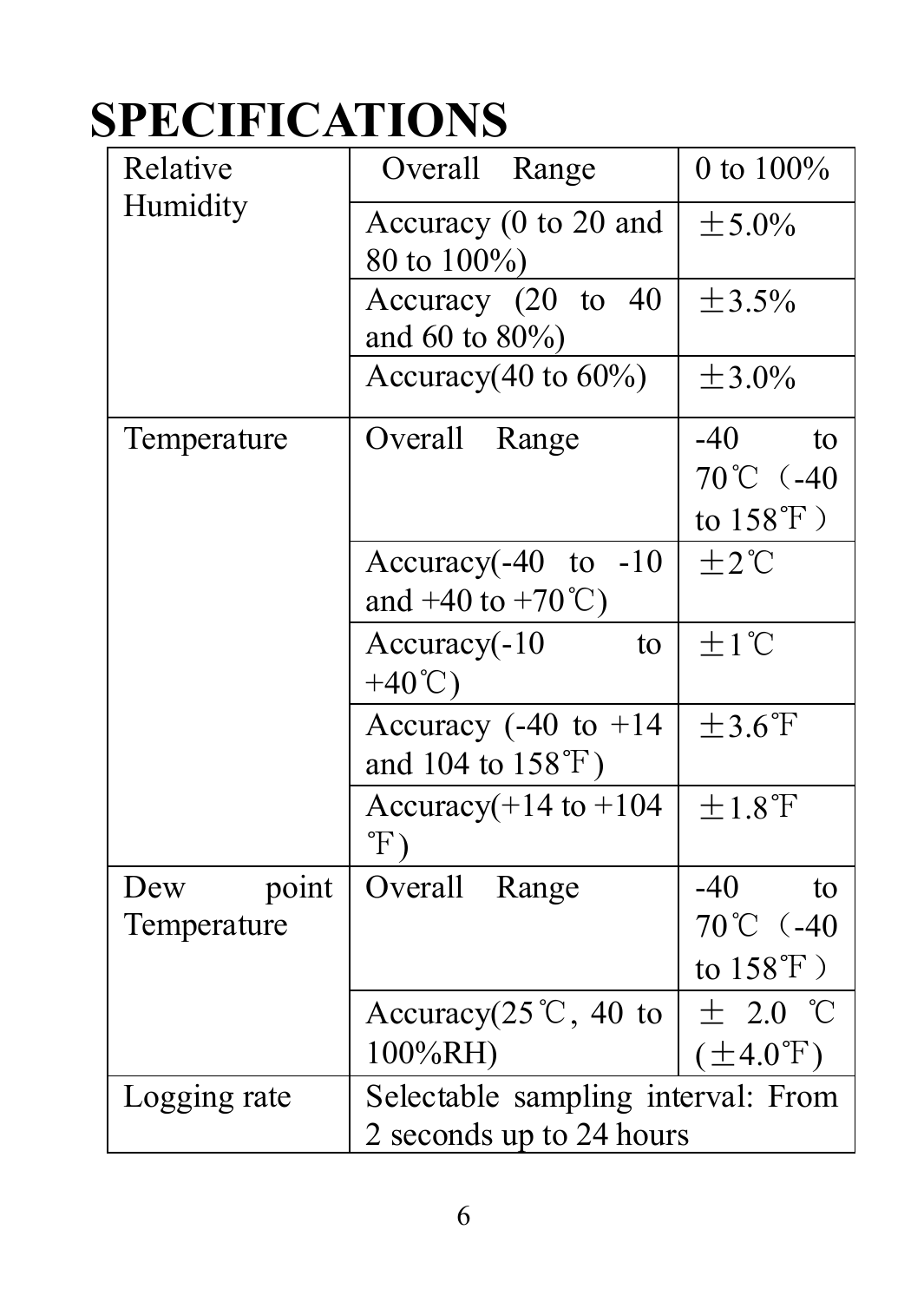| Operating     | -35 to 80°C $(-31t0 176°F)$                      |
|---------------|--------------------------------------------------|
| temperature   |                                                  |
| Battery type  | 3.6V<br>lithium(1/2AA)(SAFT)                     |
|               | LS14250, Tadiran TL-5101<br>$\alpha$             |
|               | equivalent)                                      |
| Battery life  | 1 year(typ.) depending on logging                |
|               | rate, ambient temperature & use of               |
|               | Alarm LEDs                                       |
| Dimensions/We | $101x25x23mm$ $(4x1x.9^{\prime\prime})/$<br>172g |
| ight          | 60Z)                                             |

#### **BATTERY REPLACEMENT**

**Only use 3.6V lithium batteries. Before replacing the battery, remove the model from the PC. Follow diagrammatic and explaination steps 1 throught 4 below:**

- **1. With a pointed object(d.g. a samll screwdriver or similar), open the casing. Lever the casing off in the direction of the arrow.**
- **2. Pull the data logger from the casing.**
- **3. Replace/Insert the battery into the battery compartment observing the right polarity. The two displays briefly light up for control purposes(alternationg, green, yellow, green).**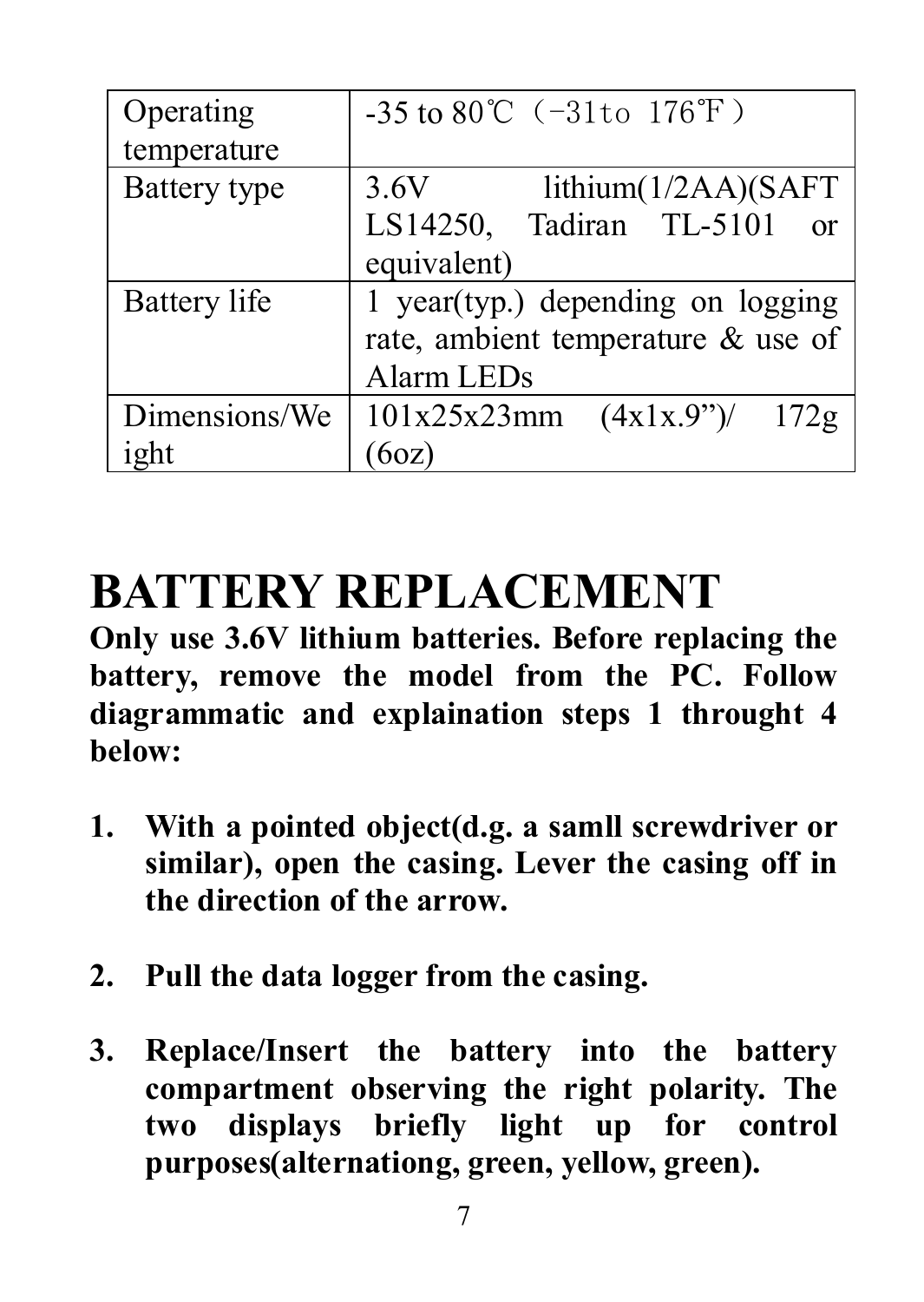**4. Slide the data logger back into the casing until it snaps into place. Now the data logger is ready for programing.**

**NOTE:**

**Leaving the model plugged into the USB port for longer than necessary will cause some of the battery capacity to be lost.**



**WARNING: Handle lithium batteries carefully, observe warnings on battery casing. Dispose of in accordance with local regulations.**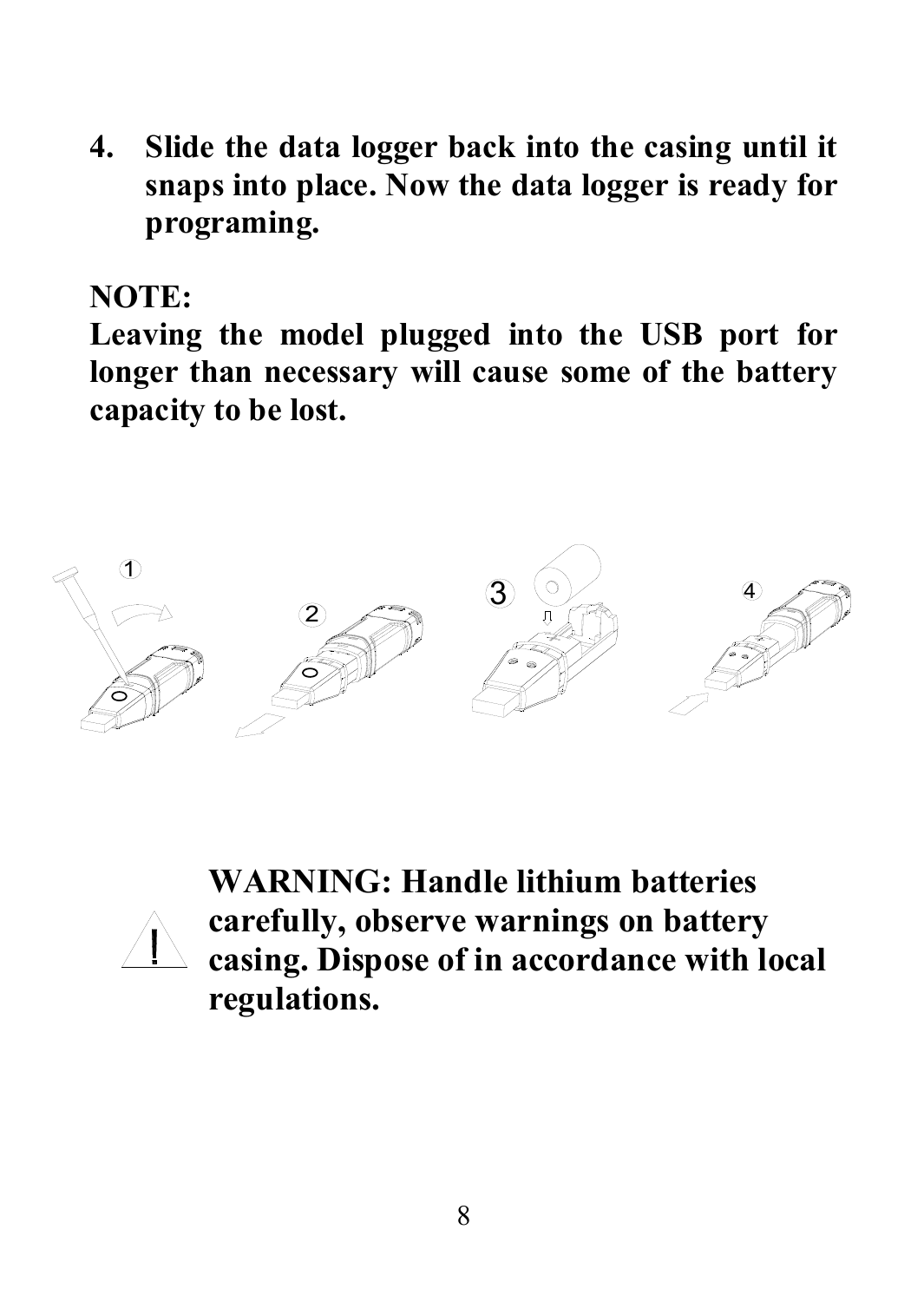# **Sensor Reconditioning**

**Over time, the internal sensor may be compromised as a result of pollutants, chemical vapors, and other environmental conditions which can lead to inaccurate readings. To recondition the internal sensor, please follow the procedure below:**

**Bake the Logger at 80°C (176°F) at<5%RH for 36 hours followed by 20-30°C (70-90°F) at>74%RH for 48 hour ( for rehydration)**

**If permanent damage to the internal sensor is suspected, replace the Logger immediately to insure accurate readings.**